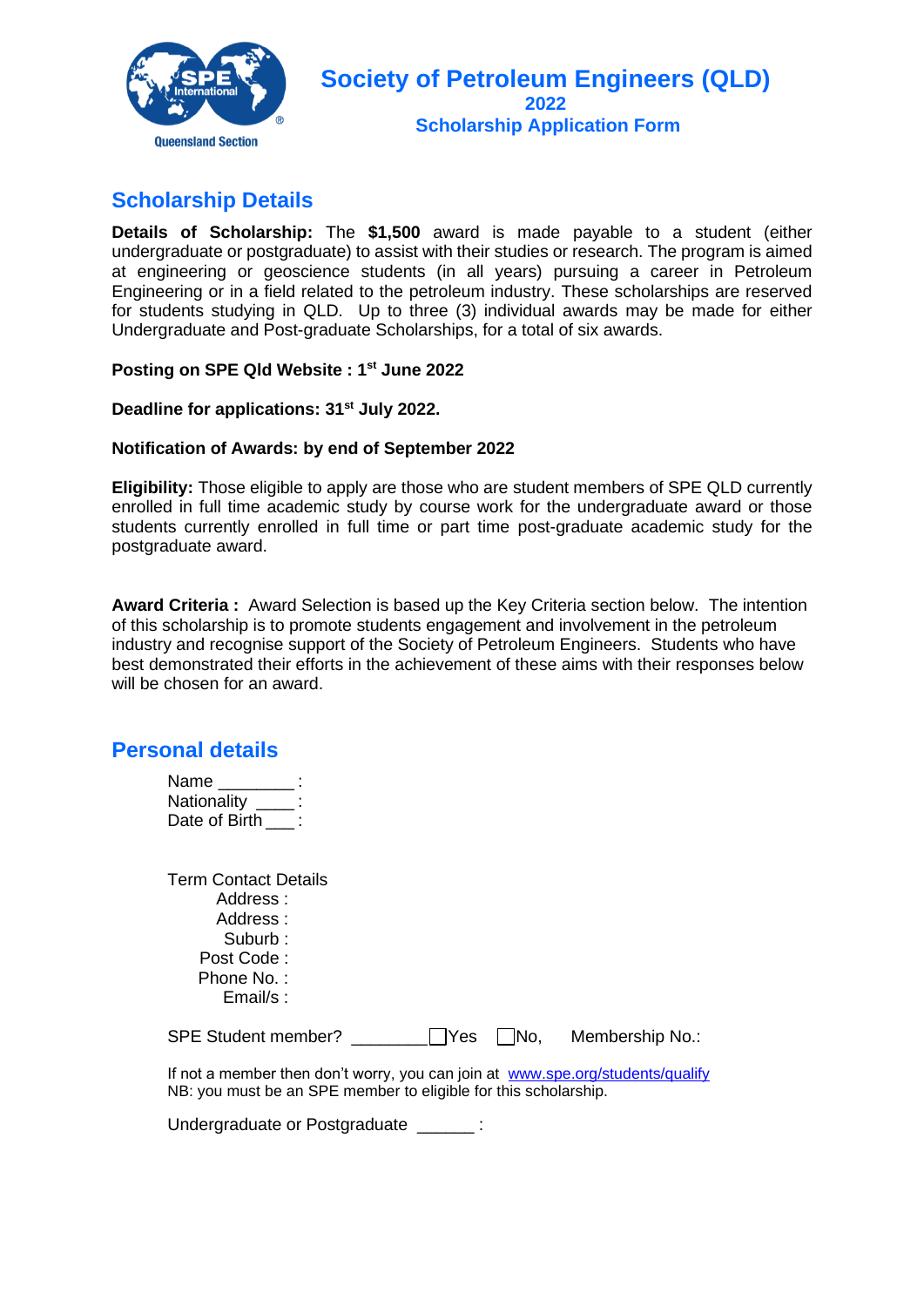

## **University details:**

Name of attending university \_\_\_\_\_\_\_\_\_: Course enrolled in and year Enrolment (full time or part-time) \_\_\_\_\_\_: Course commencement date \_\_\_\_\_\_\_\_\_: Course expected completion date  $\qquad$  :

### **Other scholarships**

Are you a recipient of other current scholarships:  $\Box$ Yes  $\Box$ No If yes, name of scholarship Organisation granting scholarship \_\_\_\_\_: Duration of scholarship

Annual cash value of other scholarships :

## **Academic Referees.**

| Name _______                  |  |
|-------------------------------|--|
| Position                      |  |
| Phone No.<br>and the state of |  |
| Email                         |  |
|                               |  |
| Name _______                  |  |
| Position                      |  |
| Phone No.                     |  |
| Email                         |  |
|                               |  |

# **Key Criteria**

- 1. Please attach a list of extra-curricular activities and work during university studies. A resume may be attached that includes the two requested items above.
- 2. Please answer the following questions in a maximum of 150 words each. Answer the questions on the subsequent pages of this application:
	- Q1: What are your goals at University?
	- Q2: What are your career plans and aspirations?
	- Q3: What are the challenges facing the oil & gas industry in Australia?

Q4: What is your interest and history (if any) with the oil and gas industry?

3. Please attach a copy of your most recent academic transcript.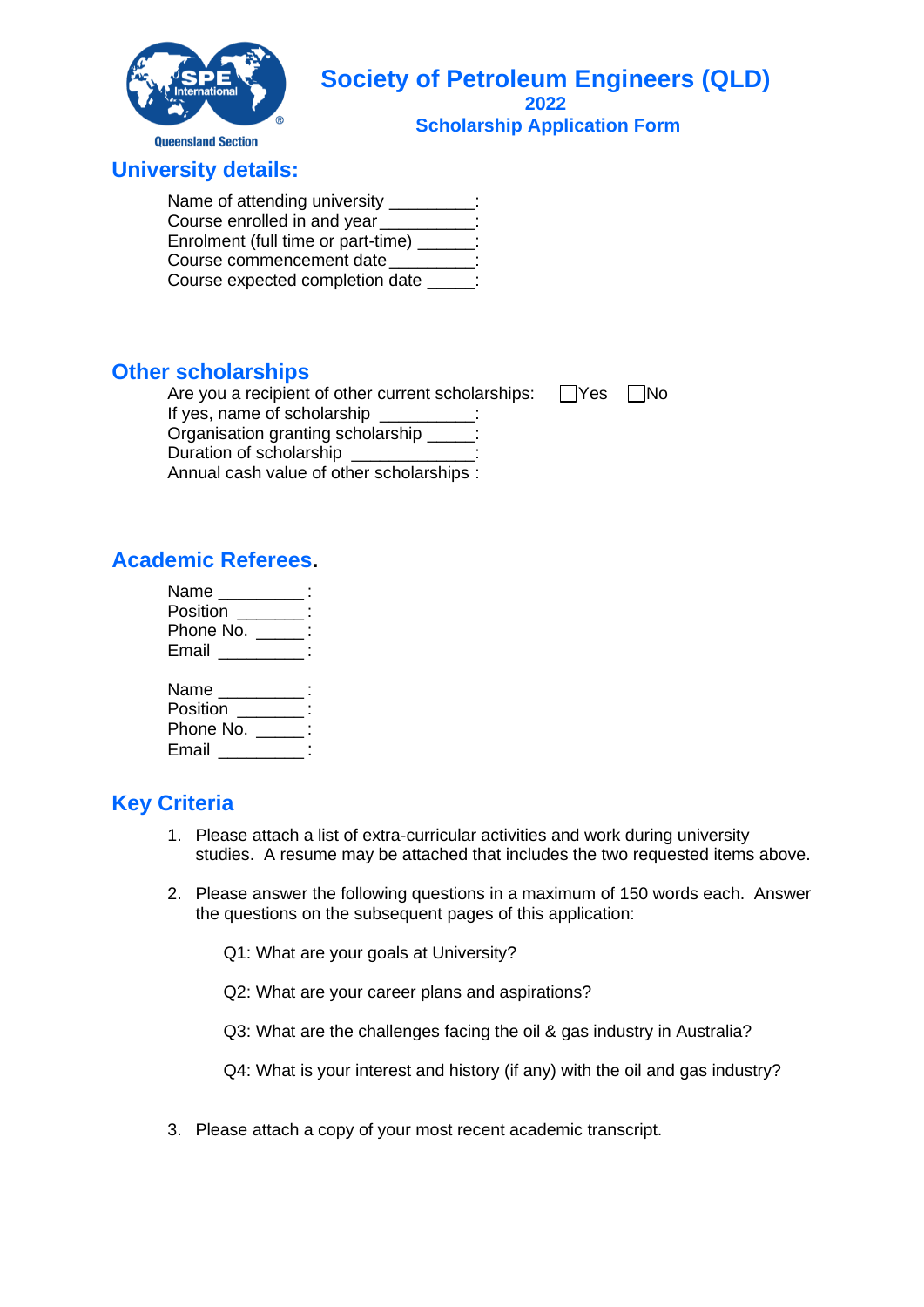

### **Q1: What are your goals at University?**

[Delete this and type your answer here.]

#### **Q2: What are your career plans and aspirations and how you believe SPE could support these goals?**

[Delete this and type your answer here.]

#### **Q3: What are the challenges facing the oil & gas industry in Australia?**

[Delete this and type your answer here.]

#### **Q4: What is your interest and history (if any) with the oil and gas industry and the SPE?**

[Delete this and type your answer here.]

Scholarship awards will be based on written applications only. In exceptional circumstances, shortlisted candidates may be requested.